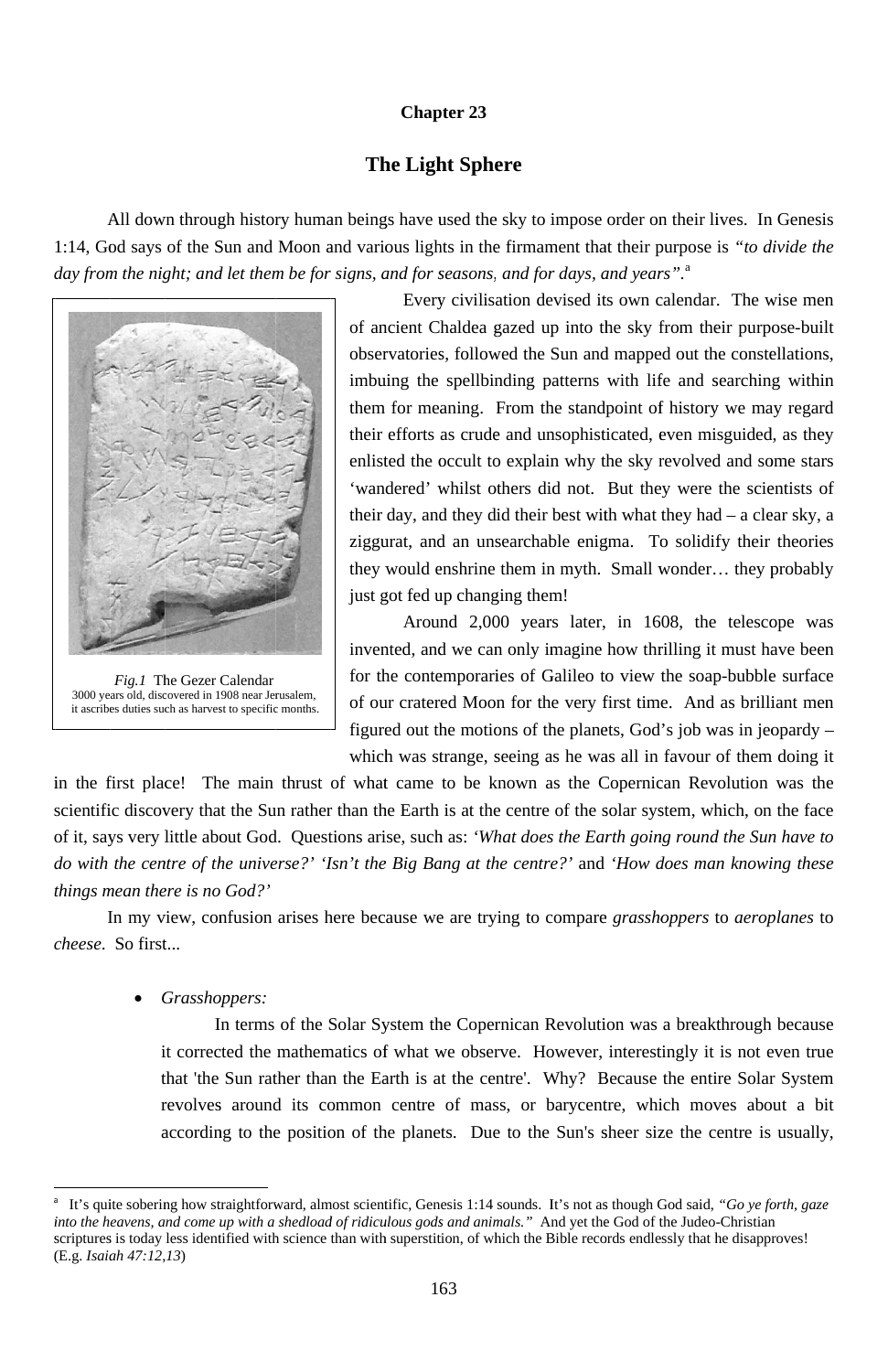though not always, inside the Sun. So technically the Sun can no more be said to be the centre than the Earth. What is science for if not splitting hairs?

We have to remember that, to the medievals, the Solar System *was* the universe, just as our Milky Way galaxy was to Einstein, so it was all a massive deal to them. Armed with new knowledge, many scientists now believed that the Sun – rather than the Earth – was the centre of the universe; a scientific advancement which enabled the swapping of one erroneous belief for another.

#### • *Aeroplanes:*

Even the Big Bang is not the universe's 3-Dimensional centre. Artists' renditions of spectacular explosions are highly misleading because scientists now know that the universe has no unique physical centre. However (and this is where the confusion starts), this is not to say that the universe has no centre, because as a 4-Dimensional entity it has as many 'centres' as it has 'points'. You are looking out now from  $\alpha$  centre, because every space-time location may be considered a unique vantage point from which the universe may be said to have arisen, bounded by an equal amount of surrounding universe, all with its own customised constellation view, adding up to every conceivable vantage point with every possible constellation permutation! This is not at all easy to wrap one's head around.

More on this as we go...

#### • *Cheese:*

-

Of course, heliocentrism says nothing whatsoever about God because nowhere does the Bible state that the Earth is at the centre of the universe. Any reference to the Sun going up, down or around is simply the kind of thing astronomers might say on holiday. But the medieval Church was patron to the scientific mainstream who were clinging on to a geocentrism which stemmed, not from the Bible, but the ancient Greek systems of Aristotle and Ptolemy.

The Church itself was less concerned with space than emphasising the significance of mankind in the eyes of God and by association their own pompous role, which led them, in the words of Pope John Paul II, *"unduly to transpose into the realm of the doctrine of the faith, a question which in fact pertained to scientific investigation."*<sup>a</sup> whereupon also unduly to confiscate telescopes, imprison astronomers if they complained, and burn them if they persisted. But it's ok, they said sorry, *in 1992!!* – although whether from true penitence or just an absurdly belated attempt at damage limitation only God may judge.

In the meantime… hair shirts all round.

## Into the Void

The telescope transformed science, but today's astronomers still have a tough job with the universe. It's a far cry from simply looking into the sky and mapping out what they see. The speed of light complicates things because it is relatively slow as it traverses the vast expanse of space – if the Sun stopped

<sup>164</sup>

a *The New York Times*, 1 Nov 1992, http://www.nytimes.com/1992/11/01/world/vatican-science-panel-told-by-pope-galileo-wasright.html - Accessed  $12^{th}$  Mar 2016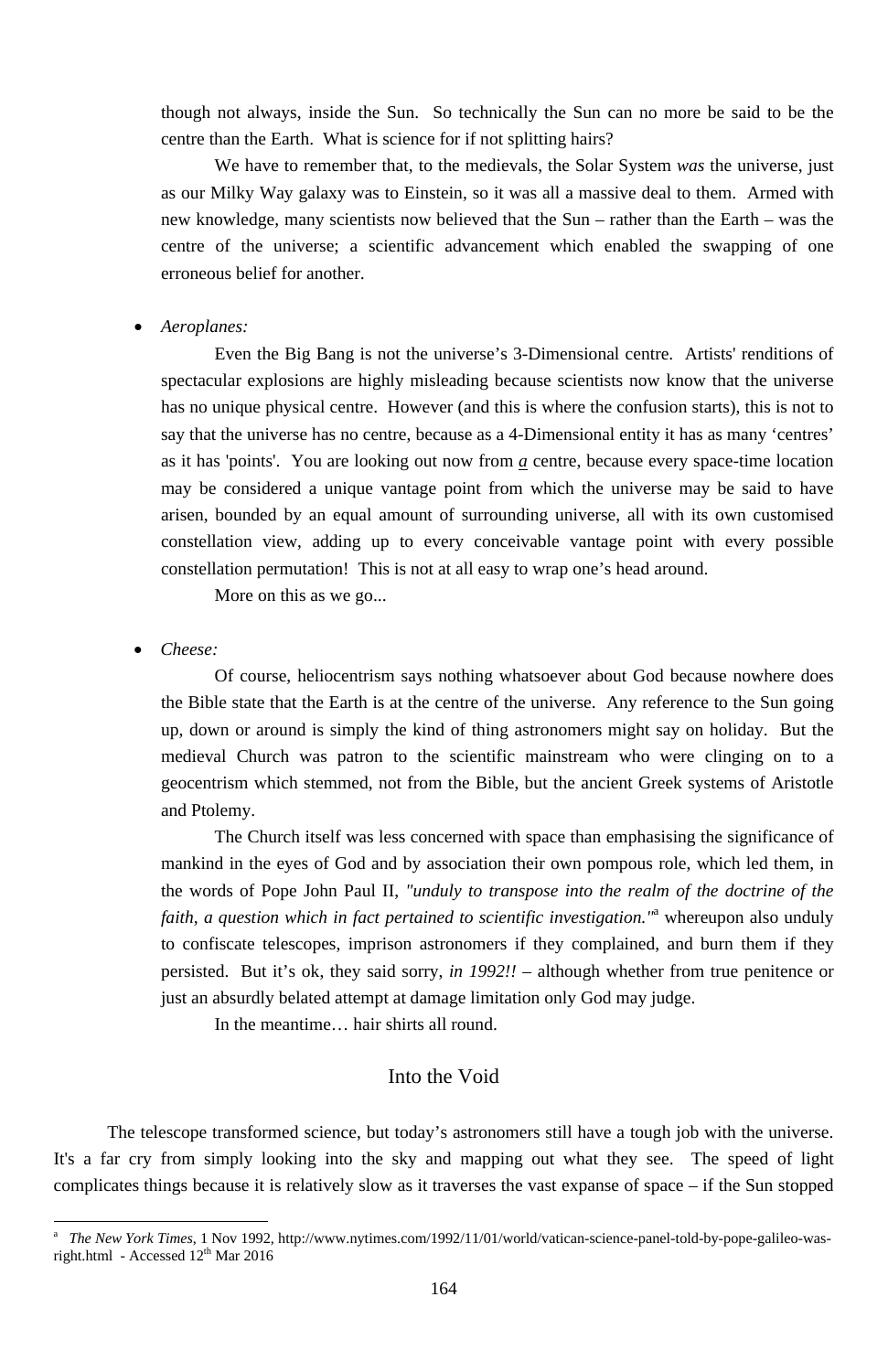

shining we wouldn't even know about it for 8 minutes! When we look at a star such as Sirius which is a mere 8.6 light-years away from us, we are viewing light that has taken 8.6 years to reach us. What this means is that we are seeing Sirius, not as it is now, but as it was 8 years and 7 months ago! I remember when I was a lad being fascinated to shine a torch up into the winter sky… the photons from that torch (assuming they survived the atmosphere and cosmic radiation) could be well past Sirius by now!

When we gaze in wonder into the night sky, the universe becomes a gigantic 'timescope'. In their book, *Bang!*, Brian May, Patrick Moore and Chris Lintott tell us that, because the light we see coming from the Pole Star right now left it in the early 1600s, *"…any astronomer there equipped with a sufficiently powerful telescope could look at the Earth and see England as it used to be in the time of Shakespeare."*<sup>a</sup>

Amazing. But, like everything else, light *itself* only ever exists in the present. The light from Olde England leaves Shakespeare's 'present' and arrives in the Polaris astronomer's

*Reflection*... In addition to this, Einstein showed that relative movement causes each one of us to perceive time in such a way that none of us is able to see happening a 'moment now' on which we can all agree! Relativity has buried forever any idea of universal simultaneity.

'present', so wherever the light is all along its journey, it is the present. However, what we all *experience* as the present is a different matter. Because light takes time to travel, all around us our eyes view a range of 'moment nows', all of which are in the past. Even the light from this book left it in your past. Only your 'inner now' (whatever that is) coupled with all light currently registering in your brain may be thought of as the present. Therefore, as we look around us there is no visually simultaneous 'moment now' – instead there are 13.8 billion years-worth of them out there, all whizzing around the cosmos in every possible direction in the form of light, experiencing stuff like emission, absorption, reflection and deflection.

Light beams, made up of massless photons – which behave sometimes as a particle, sometimes as a wave – travel at just under 300,000 km per sec, covering a distance of 1 light-year in a year. Therefore, each year we might expect to see farther into the great void by a distance of one light-year, because we see an extra year's worth of light that has been travelling toward us since the beginning of time. However, although the distance into the universe we can see does increase at the speed of light, astronomers tell us it is compounded by the universe's expansion which stretches the travelling light waves themselves (redshift), resulting in an actual radius for the observable universe in the region of (not 13.8, but) 46.6 billion lightyears! You will see from this that, according to the current model, over great distances the expansion of the universe outstrips the speed of light. Who needs science fiction?!

-

<sup>165</sup>

a Brian May, Patrick Moore, Chris Lintott, *Bang!*, Carlton 2012, P11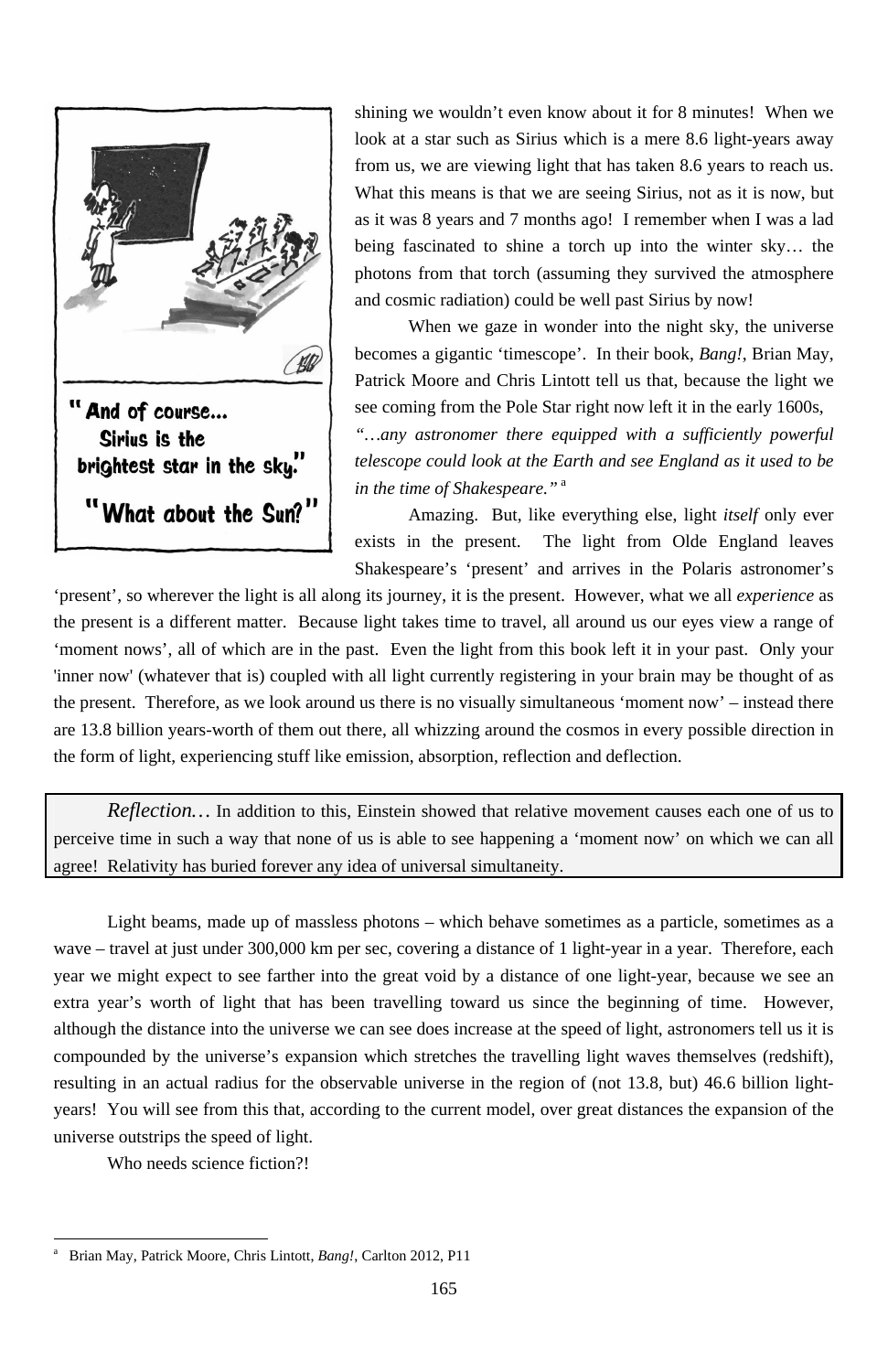## Bubble Trouble

We see light from space – variously coloured dots and smudges mostly – which is arriving at us from a certain direction, having travelled a certain distance, from which, by examining the light's spectrum, astronomers are able to glean huge amounts of information, such as whether the source is moving toward or away from us, its speed, and its chemical composition. This is not limited to visible light but extends right through the electro-magnetic spectrum from radio waves to gamma radiation. From this they have been able to accurately 3D map vast areas of the observable universe. And yet – as cosmologist Max Tegmark's graphic shows on P88 of *Our Mathematical Universe*<sup>a</sup> – even these are still surprisingly 'local'. The website *Space.com*<sup>b</sup> puts it well,

> *'Like a ship in the empty ocean, astronomers on Earth can turn their telescopes to peer 13.8 billion light-years in every direction, which puts Earth inside of an observable sphere... The word "observable" is key; the sphere limits what scientists can see but not what is there.'*

Astronomers believe the universe to be far larger than the bit we see, but it's not quite as simple as not being able to see anything beyond a certain distance like straining our eyes beyond a distant mountain, because, as far as light is concerned, we live at the centre of a bubble. The observable universe is like a gigantic space-bubble – a sphere – all around us, and due to the finite speed of light the bit we see of the universe is not at all what it *actually* looks like today. The light speed limit means we can never know that. Instead, the farther we look, the farther back in time we see. Astronomers call this 'look-back time', and in the same way that Antarctic ice cores reveal the Earth's climate history, this 3-Dimensional cross-section through deep space cuts a swathe through the entire universe's history, with Polaris still looking Shakespearean, and the farthest objects like tiny faint light-fossils looking exactly as they did long, long, long before the dinosaurs!

*Reflection*… Light comes to us as information about the past – even the photons currently reflecting off your hand haven't yet reached your eyes. Photons carry all this information throughout the universe, and whatever you, Shakespeare, or the Emperor Nero have done is still there to be watched from somewhere, because the light is moving at the same speed as the unfolding of time itself. Although no-one can go physically back in time, in theory everything that has ever happened in the whole of cosmic history could still be seen happening, from somewhere $\epsilon$ .

### The CMB

As a direct result of the speed of light, the extreme surface of this viewable bubble – its perimeter – is like a vast spherical snapshot of the beginning of time, spread like thin butter all around the distant void! Using radio telescopes we can actually still see the Big Bang, or at least detect light still arriving from its immediate aftermath – this is the cosmic microwave-background radiation, or CMB for short. Although accurately predicted in 1948 by Alpher and Herman, it was discovered accidentally by two telephone engineers in 1964 (for which the latter received the Nobel Prize!)

-

<sup>166</sup>

b <sup>b</sup> http://www.space.com/24073-how-big-is-the-universe.html - Accessed 24<sup>th</sup> Oct 2015<br><sup>c</sup> With the exception of black holes which can't be seen from anywhere due to the fact to

With the exception of black holes, which can't be seen from anywhere due to the fact that they trap the light.

a Max Tegmark, *Our Mathematical Universe*, Penguin 2015, P88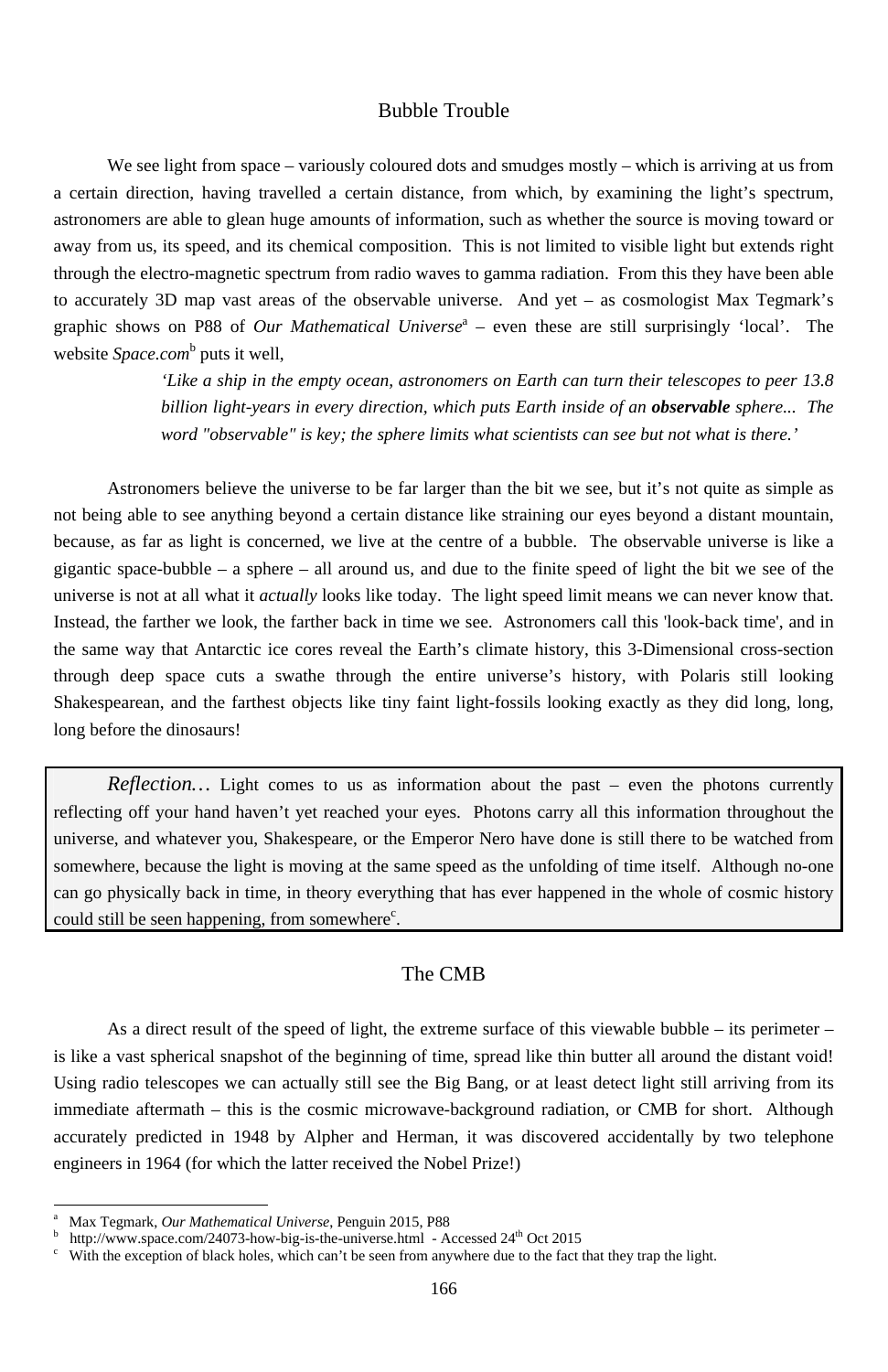

Fig.2 WMAP image of the CMB anisotropy<sup>a</sup>.

The cosmic microwave-background radiation, or CMB, mapped over a period of nine years by NASA's WMAP satellite. The oval shape represents a view of the whole sky, with the varying shades exaggerating extremely slight temperature differences around 2.73° above absolute zero.

Also called 'relic radiation', the CMB represents the oldest light in the universe, the result of the release of trapped light in an event known as 'photon decoupling' that allowed the cosmos to become transparent a mere 380,000 years or so after its inception. And because photons everywhere were suddenly able to travel freely, this residual light of creation is everywhere, flying about in every direction and immersing us all like air in a room. The archived site of the Harvard Smithsonian Center for Astrophysics describes it well,

> '...we can actually detect the light left over from the era of the Big Bang. The blinding light that was present in our region of space has long since traveled off to the far reaches of the universe. But light from distant parts of the universe is just now arriving here at Earth, billions of years after the Big Bang.'<sup>b</sup>

As observers, we experience the CMB spherically all around us because it comes at us evenly from every direction in the sky. However, it has now cooled down to just above absolute zero as its wavelength has been stretched (redshifted), resulting in an extremely weak background 'glow' far below the visible spectrum.

 $\mathbf{a}$ "Ilc 9yr oll4096" by NASA / WMAP Science Team - http://map.gsfc.nasa.gov/media/121238/ilc\_9yr\_moll4096.png. Licensed under Public Domain via Wikimedia Commons -

https://upload.wikimedia.org/wikipedia/commons/c/c1/WMAP\_image\_of\_the\_CMB\_anisotropy.jpg  $\mathbf b$ https://www.cfa.harvard.edu/seuforum/faq.htm#m10 - Accessed  $11<sup>th</sup>$  July 2015

<sup>167</sup>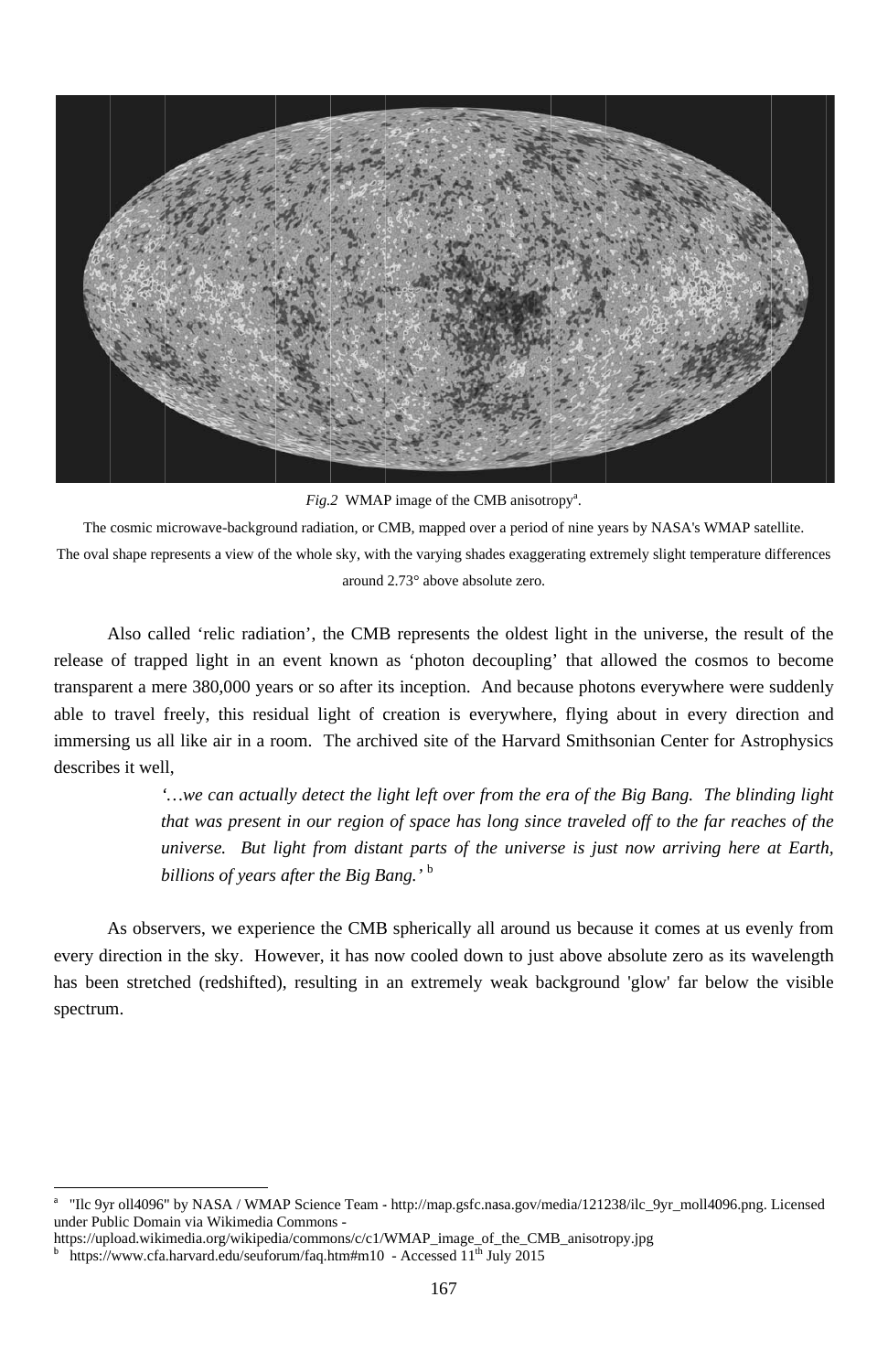

Fig.3 The Earth-bound observer's view of the cosmic microwave-background radiation which arrives from every direction in space – consisting of photons of light which have travelled from every point since the universe was a mere 380,000 years old.

Before this release, the universe consisted of an opaque, white-hot, hydrogen plasma fog. As such the CMB forms an observational barrier beyond which our only means of peering into the Big Bang itself may be through gravity waves. But all this raises more questions than it answers...

*Reflection*... It's amazing to think that the observable universe forms a light sphere all around us reaching right back to the Big Bang, and although visibility stops a little short due to the physics of that primordial moment, astronomers are able to reach into the beginning of time and observe it happening. What they are viewing may be a 3D spherical cross-section of our 4D 'time-shaped' universe, where time and the physical distance of space become aspects of the same thing.

# You're Everywhere and Nowhere Baby

All this begs the question, 'How can light from the beginning of time still be reaching us... wouldn't *it have overtaken the Earth long ago?'* Yes it did, it is now, and it always will, because, as the cosmologists tell us, the universe *itself* is not 3D, but in some sense 4D. The Big Bang 'location' happened in 4-Dimensions, and because it was the beginning of space itself, there was no outside it. Even the Earth – or the region now occupied by the Earth – was contained within that compacted all-powerful event.

168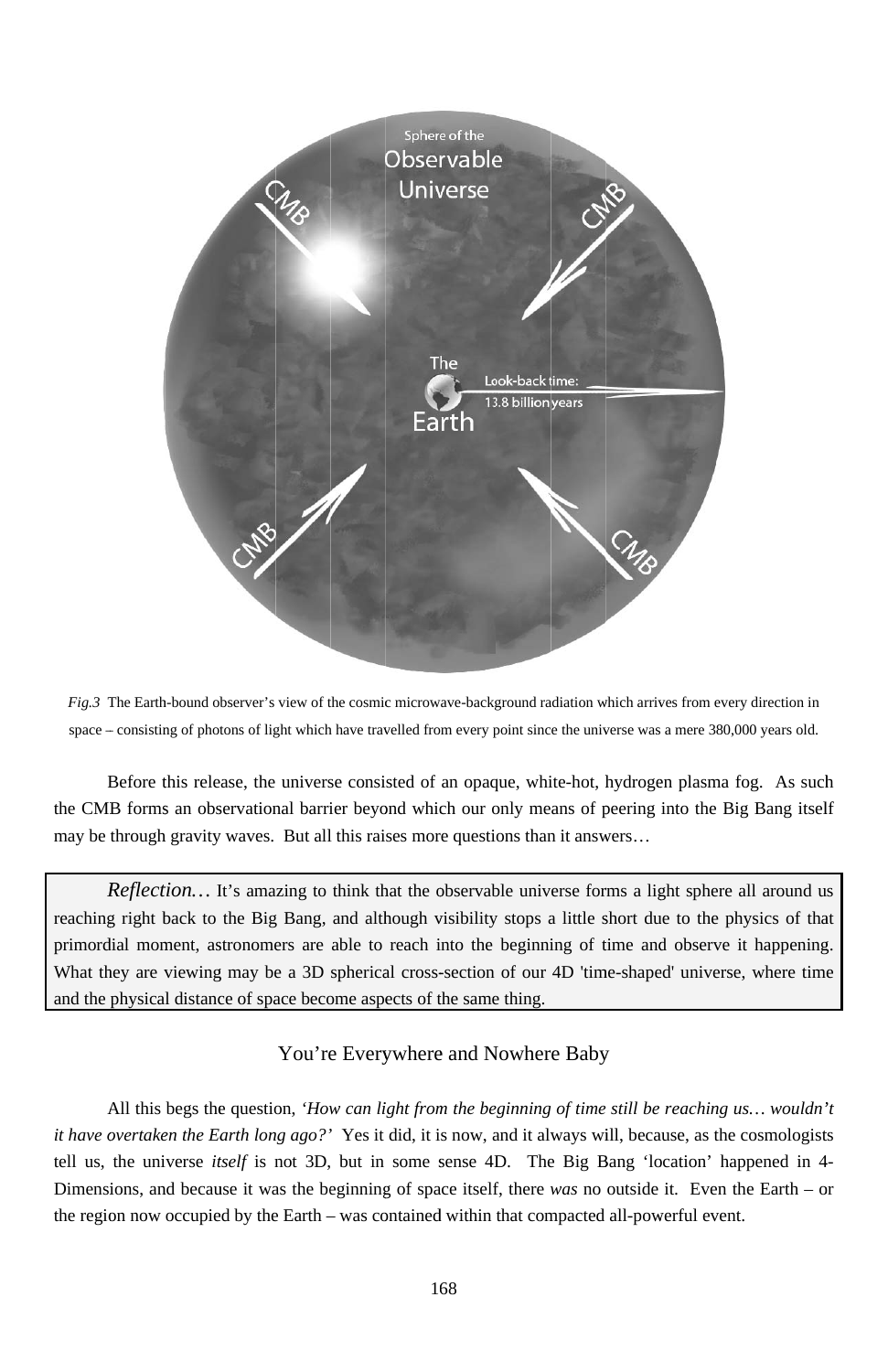All this is very hard to picture. The problem is it's impossible to imagine what the creation event would have been like at all because, to our knowledge, nothing else remotely comparable has happened. But it's important to understand that it was not an explosion in the traditional sense. Although the universe's origin *may be thought of* as having emerged from a single point – known as the Big Bang singularity – the universe's true 'shape' is 4-Dimensional, which means it happened a dimension up from anything we might picture. And this is the hard bit… that original point was all that existed, therefore, *the origin was everywhere*.

Professor Edgar Andrews, a world expert on explosives, writes,

*'…we need to understand that the big bang was not some kind of cosmic-scale explosion in space.* If it had been, the universe would be expanding away from some central point at *which the explosion occurred.'* <sup>a</sup>

Concurring with Andrews, UK Astronomer Royal, Martin Rees informs us,

*'The often-used analogy with an explosion is misleading inasmuch as it conveys the image that the Big Bang was triggered at some particular centre. But as far as we can tell, any observer – whether on Earth, on Andromeda, or even on the galaxies remotest from us – would see the same pattern of expansion. The universe may once have been squeezed to a single point, but everyone had an equal claim to have started from that point.'*<sup>b</sup>

Earlier, in Chapter 9, I concluded the discussion with the following:

-

because we are able to extrapolate up from Flatland's circle through Spaceland's sphere to Hyperland's hypersphere, the process tells us the shape of the universe. Much cosmological speculation is answered by the simple logic of EA Abbott's *Flatland*, which indicates that: *Our universe is geometrically equivalent to a 4-Dimensional hypersphere.*

By applying the basic principles of *Flatland* to our everyday experience we were able to see why it is that each one of us looks out as observer from (not *the*, but) *a* centre of the universe. The earliest point is viewed at the greatest distance in every direction, therefore the observer's centre is, by necessity, the latest point that original light has reached. This is what we find in practice, that looking out into space as far as it is possible to see, the *CMB is always viewed coming at the observer from the perimeter*. And this earliest viewable point – our universe's origin – appears to us as though it were smeared across the inner surface of a sphere.

*Reflection…* All this results in our and ET's light sphere bubbles, together comprising trillions and trillions of uniquely 'observable universes'. As *Wikipedia* puts it, *'Every location in the Universe has its* 

*own observable universe, which may or may not overlap with the one centered on Earth.'* <sup>c</sup>

Of course the beginning of the universe isn't really out there on the perimeter now; that's just how it appears after 14 billion years, and the earliest galaxies all probably look much like ours now. It's important to get hold of the fact that the universe *as observed* and the universe *as is* are two very different things, because the one we see is just the view from the centre of our bubble.

<sup>169</sup>

b <sup>b</sup> Martin Rees, *Just Six Numbers*, Phoenix 2001, P74-75<sup>c</sup> http://en.wikipedia.org/wiki/Observable.universe

http://en.wikipedia.org/wiki/Observable\_universe - Accessed 5<sup>th</sup> June 2015.

a Edgar Andrews, *Who Made God?*, EP Books 2010, P104